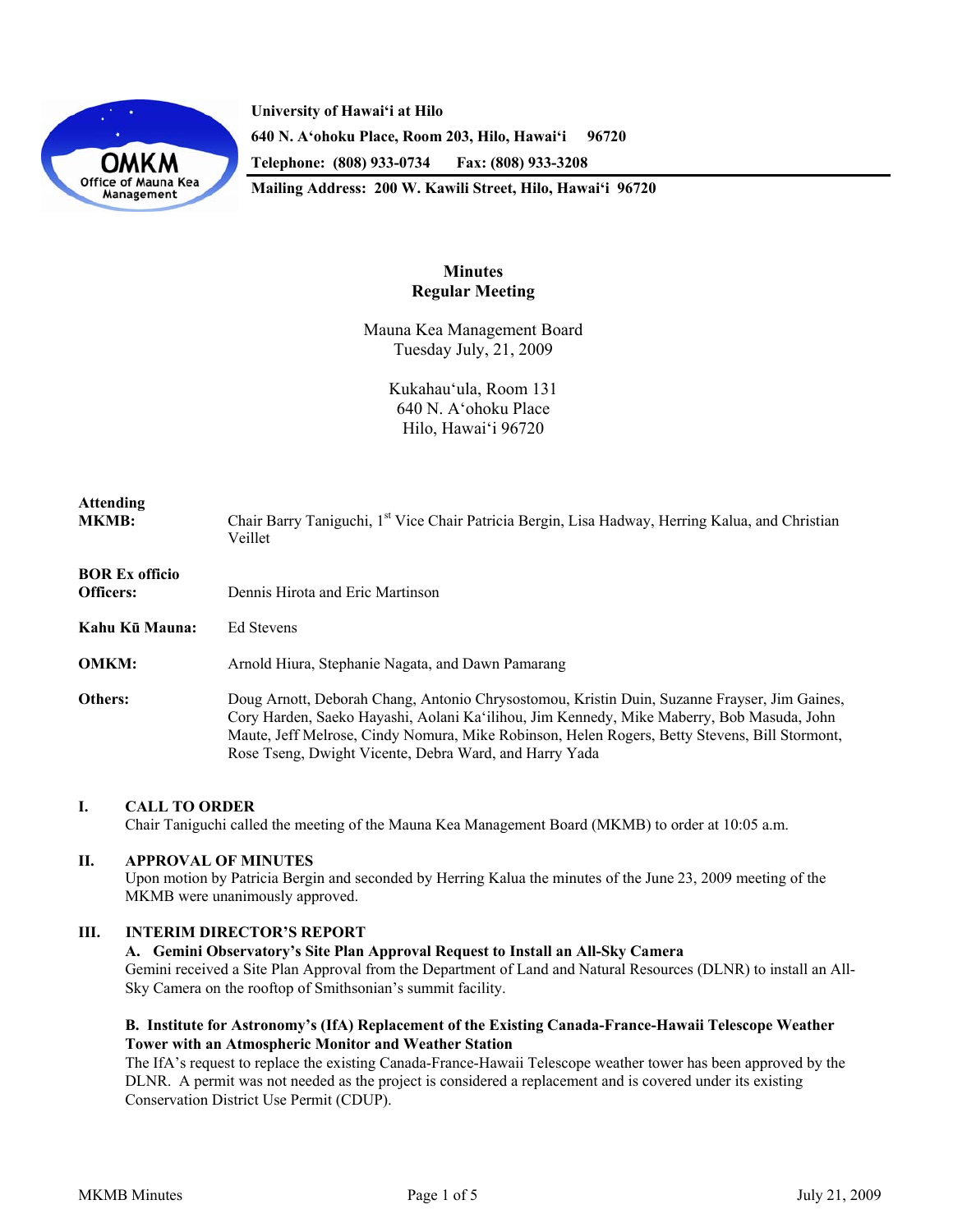# **C. School Bus Pupil Safety Transportation**

The Office received a letter from the Department of Transportation (DOT) clarifying the use of vehicles for school travel. There are exemptions from using a school bus. The exemptions include: (1) transporting students over the age of 18; (2) use of a privately-owned passenger vehicle when the transportation is provided without compensation of any kind; (3) use of a mass transit system; and (4) use of privately-owned vehicles provided by a community association or a nonprofit corporation. In addition, there are exemptions if one cannot find a vehicle that is adequate for transporting students and for economic reasons. No exemption will be granted for the qualification of drivers. Drivers must meet the qualifications for transporting students. The rules do not apply if the request is for a non-school or non-school sanctioned function.

The DOT assured us that it is not up to the University (i.e. OMKM) to interpret their rules. If any of the commercial tour operators have questions regarding whether they are exempt from their particular rules, they need to contact the DOT to get an exemption from them.

# **D. Thirty-Meter Telescope (TMT) Draft Environmental Impact Statement (EIS)**

The deadline to file comments for the Draft EIS was July 7, 2009. There were as of today, 52 comment letters plus about 150 boiler plate emails from Kahea members. The categories are as follows:

- 17 letters in general support of the project itself
- 6 opposed to the project plus 150 Kahea emails
- 13 from agencies
- 5 which were not directly related to project
- 11 comments received related to the EIS with respect to impacts and litigation

## **IV. KAHU KŪ MAUNA COUNCIL (KKMC)**

Ed Stevens reported the Council met with consultants Jeff Melrose and Debbie Chang and have agreed to give them full support on creating the Public Access Plan (PAP). The Council looks forward to working with them.

# **V. NEW BUSINESS**

## **A. Public Access Plan**

Sustainable Resources Group International, Inc. (SRGII), headed by Kristin Duin, was hired to help develop the Public Access Plan (PAP). Part of this team includes Jeff Melrose of Island Planning and Debbie Chang of Island Transitions. All parties visited the mountain a few weeks ago and met with rangers and staff at the Visitor Information Station (VIS) to get their input on access related matters. They took a field trip to the summit, looked at some of the trails, observed sunset activities on the mountain, and star gazing activities at the VIS.

SRGII will be pulling together background material from the Comprehensive Management Plan (CMP) the Natural Resources (NRMP) and Cultural Resources (CRMP) Management Plans. They will be responsible for the overall preparation of the document. Jeff Melrose and Debbie Chang will be doing consultations with the community, talking to individuals and groups, and initiating some round table discussions with community members.

Jeff Melrose shared they have begun the interview process. They are considering developing a series of different alternatives for approaching access and discussing them in the round table conversations. The general sense at this point is that people have been very helpful and data from both the CRMP and the NRMP are very useful. Debbie Chang added their meetings so far are small group meetings or individual meetings where people feel very comfortable in sharing their views. Most are appreciative of the opportunity to talk with them.

Chair Taniguchi understands the potential litigants do not want to participate, and cannot understand their rationale. This is an opportunity for them to express their thoughts, but because of their potential litigation they refuse to participate. Ms. Chang added it is unfortunate because we are deprived of their input. The Sierra Club attorney has recommended they not participate.

Interim Director Nagata explained that following the public process the Plan will come to this Board for review and recommendation to approve. It is forwarded to Chancellor Tseng then to the President who submits it to the Board of Regents (BOR) which must approve it before it goes to the Board of Land and Natural Resources (BLNR).

## **B. Decommissioning Plan**

This plan will focus primarily on the process for decommissioning observatory facilities with some discussion on limitations on development on the summit. Information from the NRMP and CRMP will be pulled together and expanded. It will also include discussions on the roles and responsibilities of the observatories, the university, and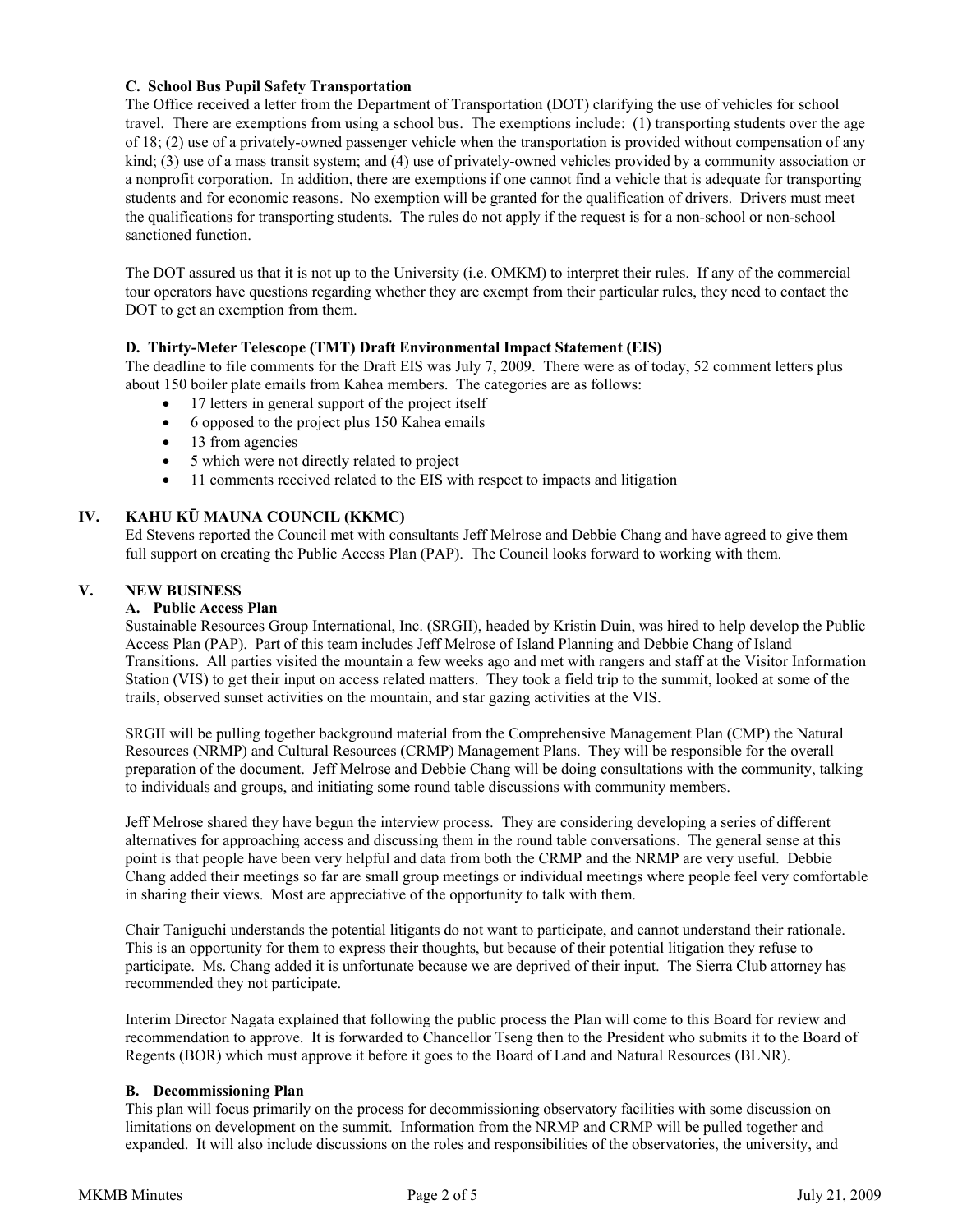DLNR. In addition it will look at tie-ins to the lease and subleases. The intent is to present this plan to the MKMB in October for approval followed by submittal to the Board of Regents and on to the BLNR.

Chair Taniguchi stated both he and Interim Director Nagata met with DLNR personnel to discuss the process. We would like to have most, if not all, of the plans submitted to the BLNR for approval by February 2010. We realize that the BOR will not be meeting in December. Chair Taniguchi noted the DLNR is not expecting a plan stating, "Telescope A will be down by 2015" or "Telescope B will decommissioned by a certain date." They realize we are not in a position to do that. What they want is the process that will be followed when telescopes are decommissioned. Will it require a financial plan to be sure there is adequate funding for the decommissioning? Will the actual physical removal of a telescope have to be done prior to 2033, or at the end of the lease, or can they be physically taken down later? All of these questions need to be worked out

Lisa Hadway hoped that if there is a need for more time to be sure the plans are done properly that we are not forcing ourselves into this timetable. Chair Taniguchi stated if we do not set a time frame, this will go on forever. We recognize that if we run into unanticipated circumstances, we will make sure we address them properly.

Interim Director Nagata stated both the draft NRMP and CRMP are nearly complete. Information for the Decommissioning Plan can be found in other existing plans, such as the Master Plan, and it is a matter of pulling the information together. We are not doing new research for the development of these plans.

Chair Taniguchi explained DLNR is looking at all their leases not just Mauna Kea. Many leases were written back in the 1950s and '60s and are starting to become due. Mr. Stevens stated the existing 65 year lease is very skimpy on decommissioning and questioned if this decommissioning plan would be folded into the lease. The lease should be modified. Chair Taniguchi thinks changes will be made when we renegotiate the lease. The renegotiation will include looking at funding sources to manage the resources. Kristin Duin stated the Decommissioning Plan will address current and potential future leases separately knowing that they will be different.

Mr. Stevens asked if it would be appropriate to get a commitment from the existing observatories now if they plan to go beyond 2033. Chair Taniguchi replied definitely. If they want to participate with the extension they have to commit. We do not have the lease extension yet, so first things first.

Dr. Veillet asked what the timetable was for the extension of the lease. Is there any idea? Will the Office and this Board be involved in that? Chair Taniguchi replied soon and believes we will be involved in that process. Chair Taniguchi announced that the TMT board met and selected Hawaii as the preferred site. Given that, OMKM, MKMB and the BOR are going to be the lead agents in the renegotiation of the lease. That has to happen as part of the TMT project.

**C. Natural Resources Management Plan (NRMP) and Cultural Resources Management Plan (CRMP)**  The draft CRMP is completed and will be posted on our web site. The NRMP is being finalized and will also be posted on the web site. Both will be distributed in electronic format to the public libraries on island as well as major libraries on the neighbor islands.

Open houses will take place on September 1st in Waimea, 2nd in Kona, and 3rd in Hilo. There will be displays and materials highlighting major components of the plans and a summary of major recommendations. The pubic will have an opportunity to submit written comments which will be incorporated in the final plans. Both plans will be brought to this Board in October.

Ms. Duin commented both the NRMP and CRMP have been updated since approval of the CMP to include cross references to the management recommendations in the CMP. It will be helpful for OMKM to be able to look at the CRMP, NRMP and the Decommissioning Plan to see how they relate to the CMP.

## **D. Restoring the Jeep Road on Pu`u Poliahu**

The IFA initiated a project to restore the jeep road on Pu'u Poliahu. The options are to restore it to its natural state as much as possible or reduce it to a trail. Mike Maberry is representing this project and has been in contact with Kahu Kū Mauna.

Mr. Maberry explained initially they were looking at reducing the road down to a small foot trial, but there has been some discussion about having the road completely removed. Mr. Stevens commented there have been discussions with the Council and there are pros and cons regarding a trail. They need more time to talk about it.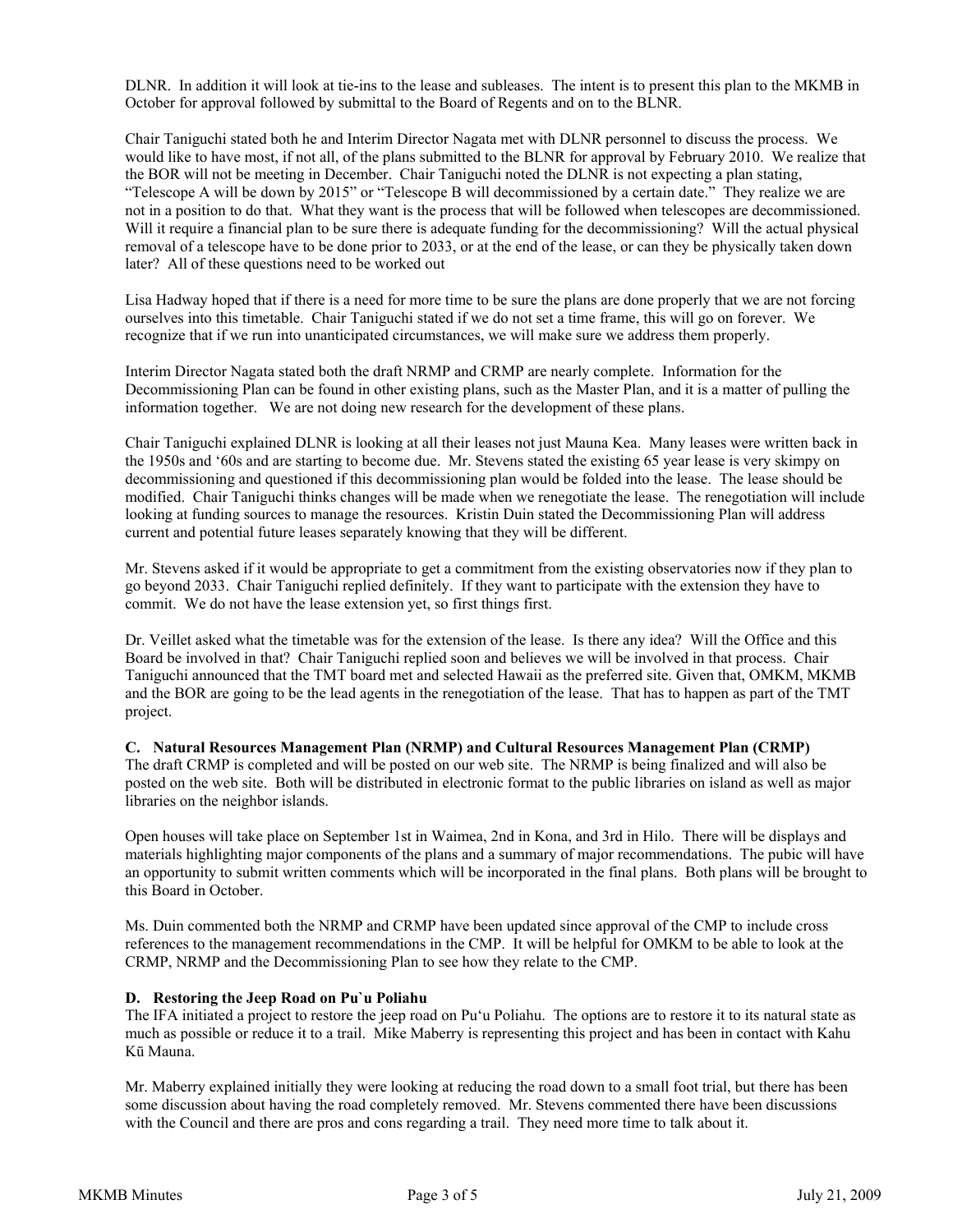Interim Director Nagata stated the IfA needs a decision relatively soon because funding will expire at the end of the fiscal year, which is September  $30<sup>th</sup>$ .

Mr. Maberry indicated they need to retain an architect to prepare a grading plan. They also need to schedule inspections of the material that would be pulled back up, which was initially pushed over, and have it inspected for wēkiu bugs. The consultation he received regarding the impact on wēkiu bugs is to do the work as early as possible so as not to impact the bugs in the fall or winter. With the approval of this Board they would approach DLNR for their approval. The project would take about two weeks to undertake. His time frame is the last week of September.

Chair Taniguchi asked if work had to be completed or is it sufficient to just encumber the funds by that time. Mr. Maberry was not sure and would have to check. His understanding was that contracts would have to be completed so they can be billed.

Mr. Stevens stated we should move forward with this project and recommended restoring the road with no trail at all. The Council feels that when a project is done, restore it to its previous condition. In this case, when studies at the test site were completed the telescope was removed but the pad was left. Subsequently, with a little pressure, Mauna Kea Support Services (MKSS) removed the pad and all that is left is the road.

Ms. Hadway recognized this as a very valuable project and there are funds available to do it. But like building things, dismantling things require a permitting process and declaration that this is a Major or Minor project. This needs to follow the process. In the past we have been given information beforehand to review. We are being asked on the spot to make a determination without any background.

Interim Director Nagata stated she considers this project a Minor one. If this Board feels this is a Minor Project, the President needs to make a final classification. Mr. Maberry added even if this Board approves the project, it does not mean that DLNR will.

Chair Taniguchi stated the decision we need to make is classification of this project and review the details later. He recommended classifying this a Minor Project with the provision that details as they are developed will be provided. Interim Director Nagata added classifying this project does not mean that the Board has approved the project, but it allows us to review the project.

Dennis Hirota asked about NPDES – Non Point Discharge Elimination System. This is over an acre so if there is grading it will require a NPDES permit. He does not know if we have a general permit and added it takes six months to get one. Ms. Hadway explained the Department of Health issues the permit. Mr. Maberry will look into it.

Dr. Veillet stated he agrees with moving forward as long as it is pending further review when we have more information. Even if it is for restoration, we still have to follow the process.

Mr. Maberry stated the situation is dependant on the action taken today and the feeling by the Board will determine whether or not to spend more money. The next step is the preparation of an architectural grading plan. They know what two pieces of equipment are required – a Case excavator with a 54" bucket and thumb and a Case loader extendahoe. The next steps would be to look into the NPDES followed by the DLNR process. After that is squared away, the next step would be a wēkiu bug habitat survey.

Mr. Stevens inquired if there have been previous surveys for the wēkiu bug on Pu'u Poliahu. Interim Director Nagata replied not along side the road. Surveys were done on the northern flanks of Pu'u Poliahu but not the inner, crater side adjacent to the road.

Deborah Ward thought Pu'u Poliahu was a traditional cultural property (TCP) and, therefore, wouldn't the State Historic Preservation have to give their okay? Interim Director Nagata replied she did not believe Pu'u Poliahu was a TCP. Kūkahau`ula is and does not include Poliahu. Harry Yada noted any grading permit is going to be reviewed by the State Preservation Division.

Chair Taniguchi recommended classifying this a Minor Project with the provision that details as they are developed be provided to the Board. Interim Director Nagata reiterated that classification of the project is the first step in reviewing a project. It does not mean the Board is approving or disapproving the project, but allows this Board and the Office to further review the project and its impacts.